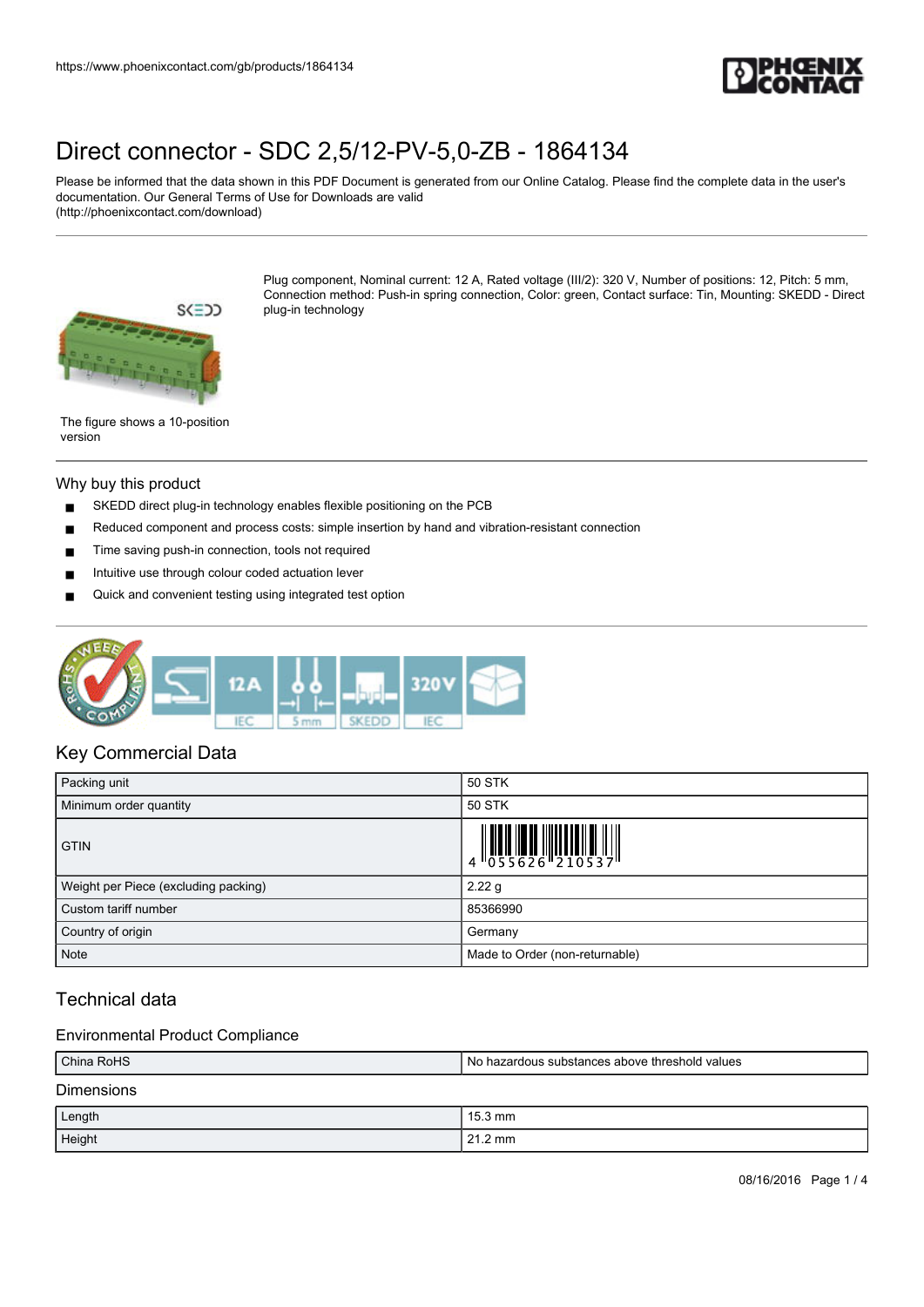

### Technical data

### Dimensions

| Width       | 68.18 mm |
|-------------|----------|
| Pitch       | 5.00 mm  |
| Dimension a | 55 mm    |

#### General

| Range of articles                | SDC 2.5/-PV               |
|----------------------------------|---------------------------|
| Number of positions              | 12                        |
| Connection method                | Push-in spring connection |
| Rated surge voltage (III/3)      | 4 kV                      |
| Rated surge voltage (III/2)      | 4 <sub>kV</sub>           |
| Rated surge voltage (II/2)       | 4 kV                      |
| Rated voltage (III/3)            | 200 V                     |
| Rated voltage (III/2)            | 320 V                     |
| Rated voltage (II/2)             | 320 V                     |
| Connection in acc. with standard | EN-VDE                    |
| Nominal current $I_N$            | 12A                       |
| Nominal cross section            | $2.5$ mm <sup>2</sup>     |
| Stripping length                 | $10 \text{ mm}$           |

### Connection data

| Conductor cross section solid min.                                         | $0.2$ mm <sup>2</sup>  |  |
|----------------------------------------------------------------------------|------------------------|--|
| Conductor cross section solid max.                                         | $2.5$ mm <sup>2</sup>  |  |
| Conductor cross section flexible min.                                      | $0.2$ mm <sup>2</sup>  |  |
| Conductor cross section flexible max.                                      | $2.5$ mm <sup>2</sup>  |  |
| Conductor cross section flexible, with ferrule without plastic sleeve min. | $0.25 \text{ mm}^2$    |  |
| Conductor cross section flexible, with ferrule without plastic sleeve max. | $2.5$ mm <sup>2</sup>  |  |
| Conductor cross section flexible, with ferrule with plastic sleeve min.    | $0.25$ mm <sup>2</sup> |  |
| Conductor cross section flexible, with ferrule with plastic sleeve max.    | $2.5$ mm <sup>2</sup>  |  |
| Conductor cross section AWG min.                                           | 24                     |  |
| Conductor cross section AWG max.                                           | 12                     |  |
| <b>Standards and Regulations</b>                                           |                        |  |

| Connection in<br><b>FN-VD</b><br>standard<br>with<br>າ acc. | -- |
|-------------------------------------------------------------|----|
|-------------------------------------------------------------|----|

## Drawings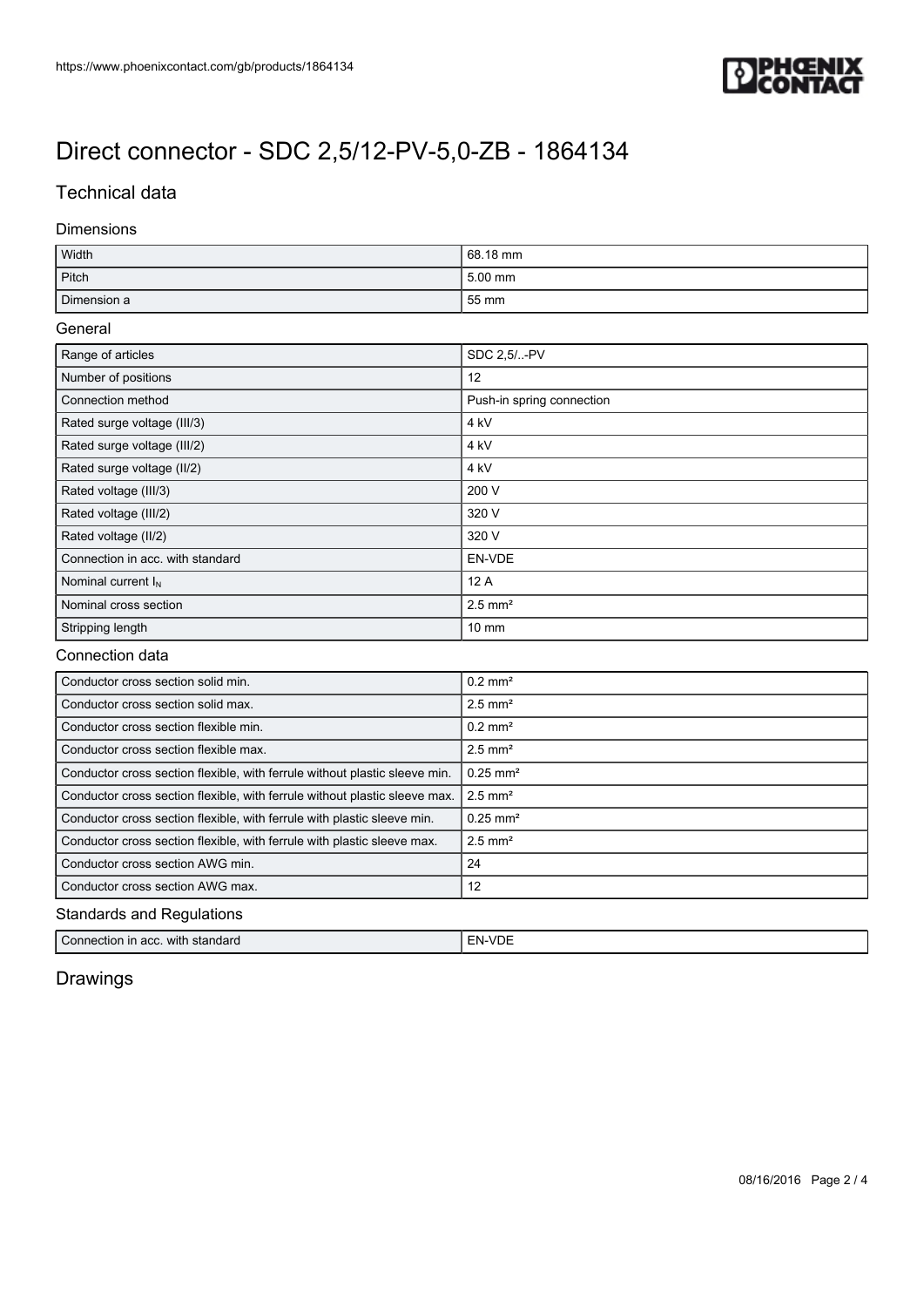

# **6,6 a**  $2,8$   $5$ **612,810 1,5 7,5 5,5 4,2 4,2 Ø3,3 Ø2 Ø2,4 Ø1,5**

Drilling diagram

Dimensional drawing



Size of the PCB: 1.6 mm

### **Classifications**

### eCl@ss

| eCl@ss 5.1 | 27261101 |
|------------|----------|
| eCl@ss 8.0 | 27440401 |
| eCl@ss 9.0 | 27440401 |

### ETIM

| ETIM 5.0 | $\sim$<br>-11176<br>04.<br>. |
|----------|------------------------------|
|          |                              |

## Approvals

Approvals

#### Approvals

VDE approval of drawings / cULus Recognized / IECEE CB Scheme

#### Ex Approvals

#### Approvals submitted

### Approval details

| VDE approval of drawings   |             |
|----------------------------|-------------|
|                            |             |
| mm <sup>2</sup> /AWG/kcmil | $0.2 - 2.5$ |
| Nominal current IN         | 12A         |
| Nominal voltage UN         | 320 V       |